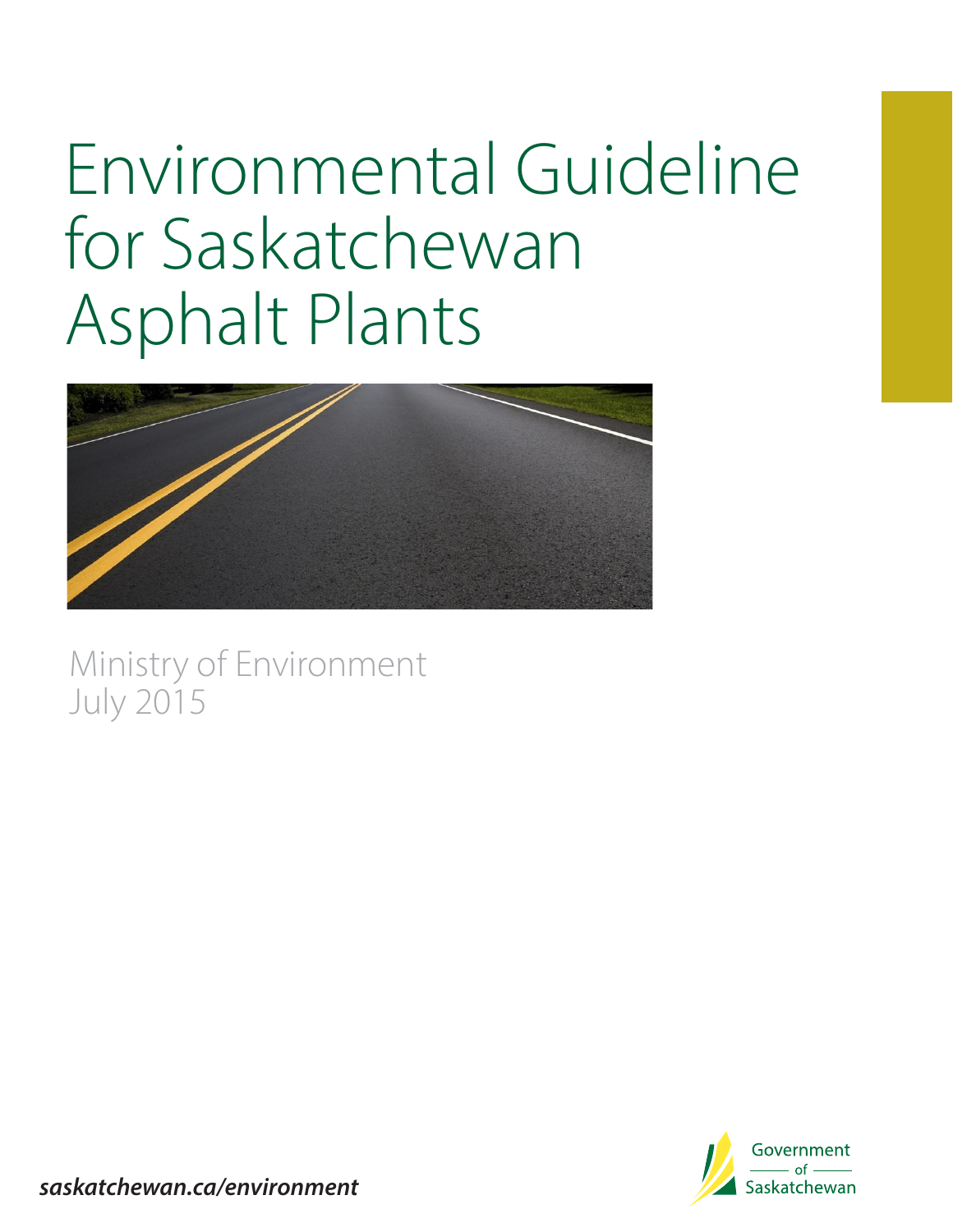#### **For enquiries or reporting, please contact:**

Government of Saskatchewan Environmental Protection Branch, Saskatchewan Ministry of Environment 102‐112 Research Drive Saskatoon, SK S7N 3R3 Phone: (306) 933‐7940 Fax: (306) 933‐8442

**Please note:** The May 2014 version of this Guideline went through minor modifications to reflect the new Saskatchewan Environmental Code that became effective on June 1, 2015. The Saskatchewan Environmental Code is a results or outcome‐based model for environmental regulation that provides directions for projects, allowing operators in many situations to proceed in an environmentally‐friendly manner without unnecessary permits from the ministry, while holding proponents accountable for achieving important environmental outcomes.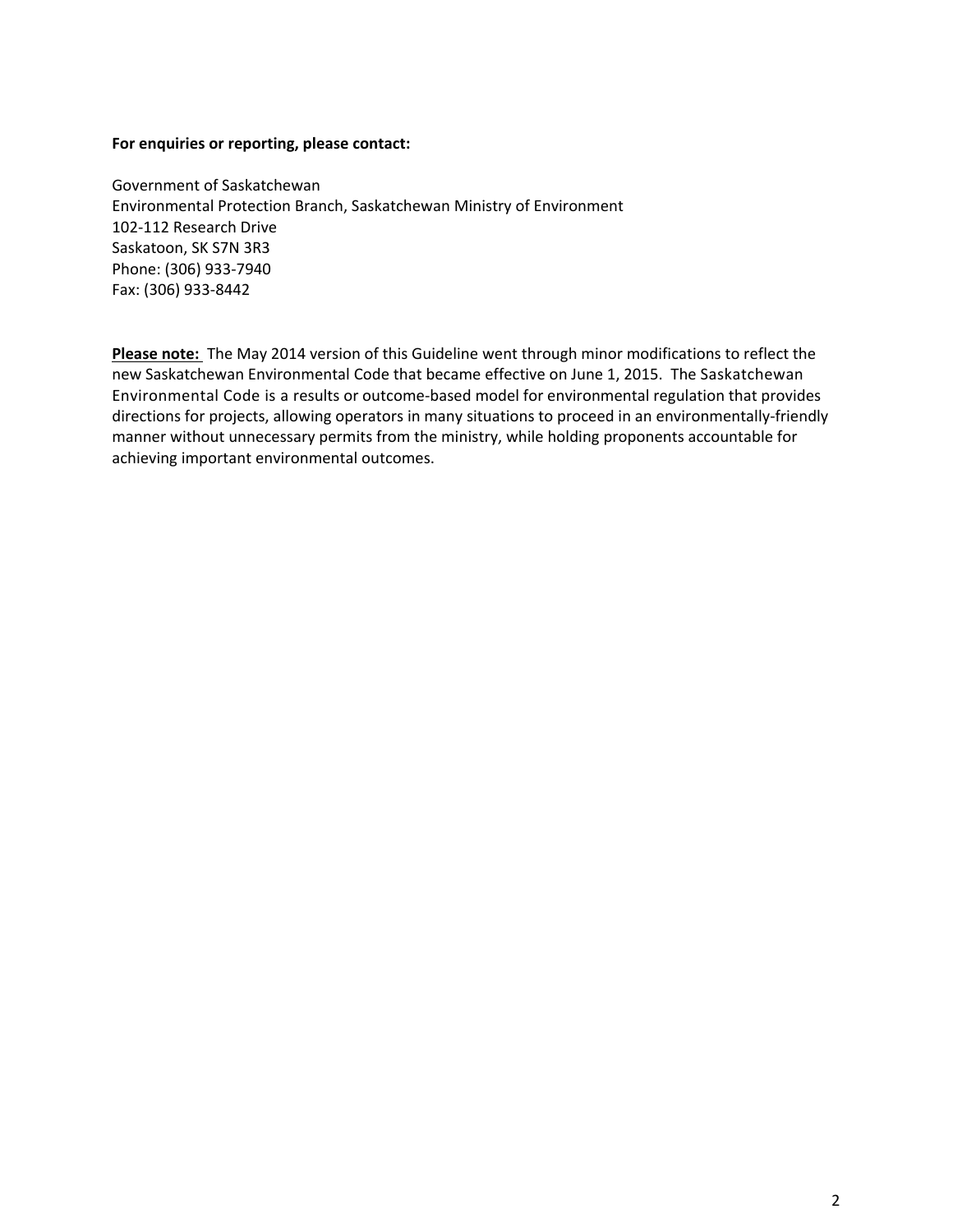#### **OVERVIEW**

This Guideline applies to all stationary and mobile asphalt plants located in Saskatchewan. This Guideline does not apply to hot-in-place asphalt recycling equipment. This Guideline replaces the ministry's Asphalt Plant Policy/Guideline of 2003.

In the past, permits to operate were issued for stationary asphalt plants under the authority of *The Clean Air Act* and *The Clean Air Regulations*. This is no longer the case. With the introduction of the Saskatchewan Environmental Code on June 1, 2015, *The Clean Air Act* and *The Clean Air Regulations* have been repealed. It is also important to note that the Industrial "Air" Source Chapter of the Saskatchewan Environmental Code does not regulate asphalt plants located in the province due to the lower environmental risks associated with asphalt plants when appropriate management practices are followed, such as those outlined in the Canadian Construction Association's (CCA) Environmental Best Practices Guide for Hot Mix Asphalt Plants (CCA83 - 2004). The CCA Guide provides owners and operators of hot mix asphalt plants with information and guidance related to the management of their plant assets in a more sustainable and environmentally-friendly fashion. The guide contains checklists that owners can use to improve their plant's environmental performance. This document is available free of charge for CCA members. Further, the *Environmental Management and Protection Act (EMPA) 2010* does not consider stationary or mobile asphalt plans to be an "industrial activity" as defined within the Act.

Asphalt plants can still be investigated by the ministry under the authority of the *Environmental Management and Protection Act (EMPA) 2010.* Should there be an adverse effect to the environment, due to the operation of a stationary or mobile asphalt plant, the ministry can conduct compliance investigations and, if required, issue a Control Order under the authority of Section 54 of *EMPA 2010* to instruct the owner of the plant to rectify problems in a reasonable manner and within an acceptable timeframe.

Proponents should also consider the potential applicability of The Environmental Assessment Act for asphalt facilities. When project proposals are received by the Environmental Assessment Branch (EAB), they are screened against criteria which assess the significance of potential environmental impacts of an activity and determine whether the project constitutes a "development" which is required to undergo an environmental impact assessment prior to proceeding. For more information on the criteria that define a "development" and to determine whether a project may warrant review by the EAB, proponents should review information regarding the Proponent Self-Assessment process located on the Environmental Assessment Branch website at http://www.environment.gov.sk.ca/EnvironmentalAssessment.

The purpose of this Guideline is to eliminate the ministry's former requirement of companies having to obtain permits/approvals for the construction and operation of stationary or mobile asphalt facilities, and to clarify minimum siting and operational requirements for stationary and mobile asphalt plants. It is the responsibility of asphalt plant owners and operators to ensure that the requirements of this Guideline are met. Isolation distance requirements for mobile plants and emission requirements for stationary asphalt plants are outlined below.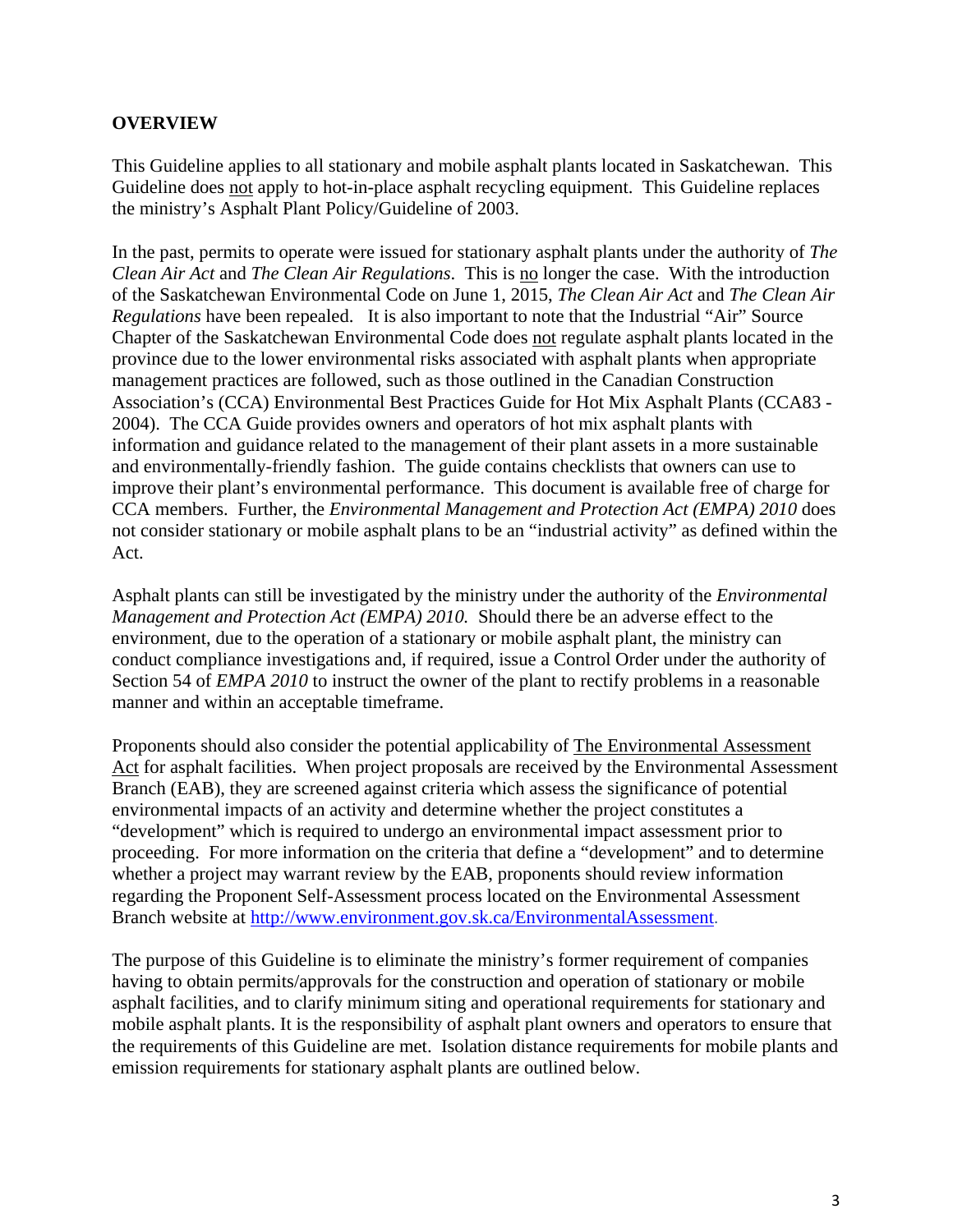### **DEFINITIONS**

**Air pollution control system** means an engineered air pollution control device(s) such as baghouses, scrubbers and cyclones, designed to collect particulate emissions.

**Asphalt plant** means any stationary or mobile facility in which asphalt concrete is produced by heating and drying aggregate and the mixing of dried aggregate with asphalt cement.

**Control Order** means an order issued pursuant to Section 54 of *EMPA 2010*.

*EMPA 2010* means *The Environmental Management and Protection Act, 2010.* 

*EMPA (General) Regulations* means *The Environmental Management and Protection Act (General) Regulations.* 

**Fugitive dust emissions** means the presence in the ambient air of any particulate matter from sources other than pollution control equipment. Fugitive dust emissions may be generated from the delivery, storage and handling of aggregates or from general plant and yard activities.

**Industrial activity** means prescribed activity that is a source of air contaminants that may cause or are causing an adverse effect.

**Ministry** means the Saskatchewan Ministry of Environment.

**Total particulate matter** means dust and grit with a diameter less than 100 microns.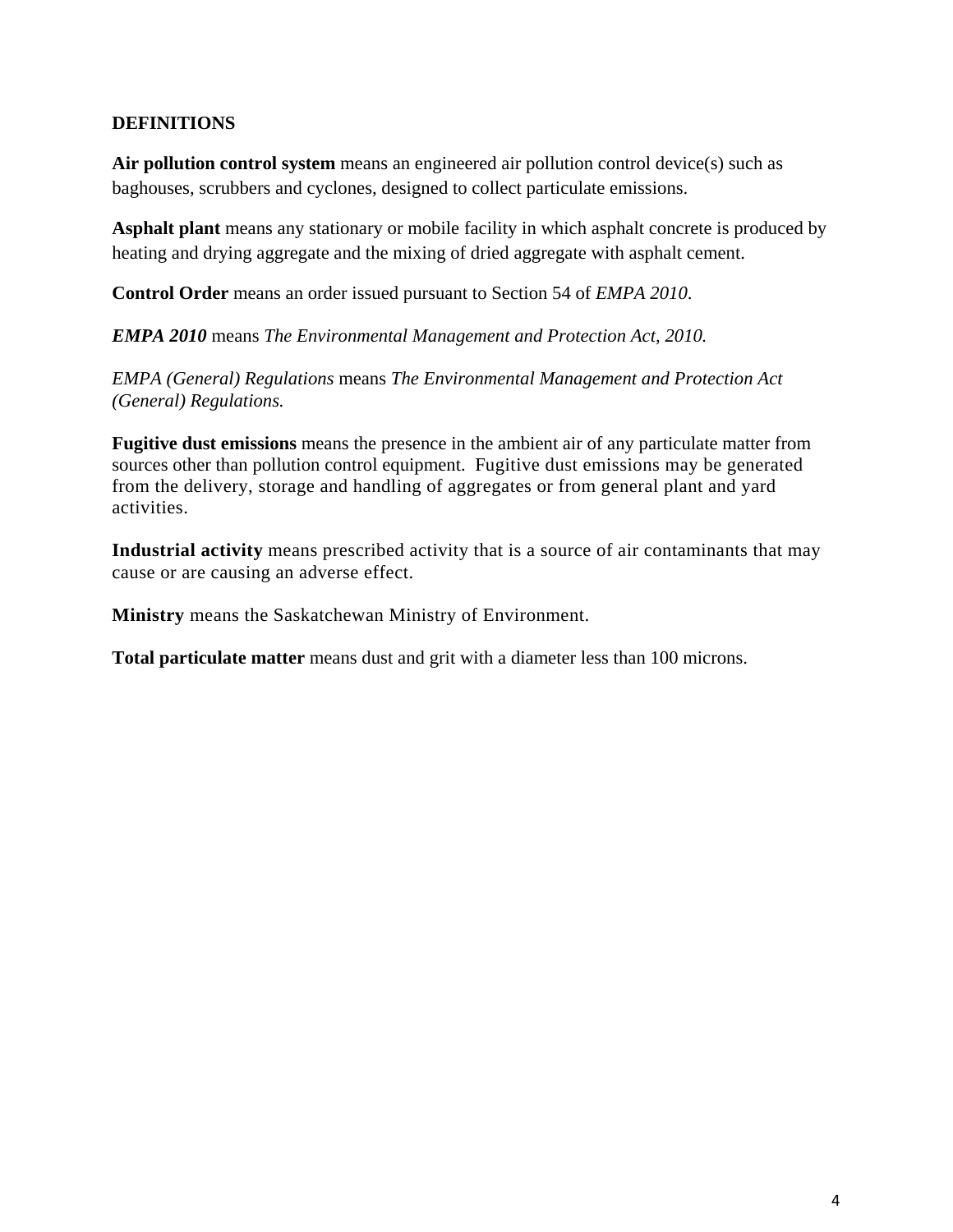#### **GENERAL REQUIREMENTS FOR**

### **STATIONARY AND MOBILE ASPHALT PLANTS**

- 1. Asphalt plants shall follow appropriate measures to prevent pollution and to ensure that:
	- a) the air pollution control system is serviced on regularly scheduled basis per manufacturer's specifications and upgraded, if necessary, in order to meet minimum particulate emission criteria levels;
	- b) the air pollution control system is operating to its normal efficiency rating when the associated process equipment is operational; and
	- c) the proper operational procedures, equipment maintenance and operator training are provided to ensure efficient performance of the equipment.
- 2. Companies shall not cause air contamination that creates an adverse effect as defined in Sections 2(1)(b) or 51(a) of *EMPA 2010.*
- 3. Excessive emissions of fugitive dust and/or odours from any part of the operation, which cause complaints, may necessitate in-stack and/or ambient air monitoring, and/or the installation of additional air pollution control equipment, or a Control Order being issued by the ministry under the authority of Section 54 of *EMPA 2010*.
- 4. The use of waste oil as supplementary fuel in the process would be defined as an industrial activity and requires a permit under Section 14 of the *EMPA (General) Regulations*.
- 5. On-site storage of hazardous substances and/or waste dangerous goods (e.g. diesel, asphalt, waste oil) may be subject to regulation under *The Hazardous Substances and Waste Dangerous Goods Regulations,* administrated by the ministry if volume thresholds are eclipsed*.*
- 6. Companies shall not discharge or allow the discharge of a substance into the environment that may cause an adverse effect as defined in Sections 2(1)(b) or 51(a) of *EMPA 2010*. A substance that may cause an adverse effect can be solid, liquid, particulate or gas, and includes seepage, rainwater or storm water that is contaminated by the substance. Companies are encouraged to implement a wastewater and storm water management plant when deemed necessary. Unauthorized discharges must be reported and cleaned up in accordance with Sections 9 and 10 of *EMPA 2010.*
- 7. Spills of hazardous substances and waste dangerous goods must be reported and cleaned up in accordance with the Discharge and Discovery Chapter of the Saskatchewan Environmental Code.
- 8. All wastes must be disposed of in a manner acceptable to the ministry. No wastes shall be buried or burned on-site.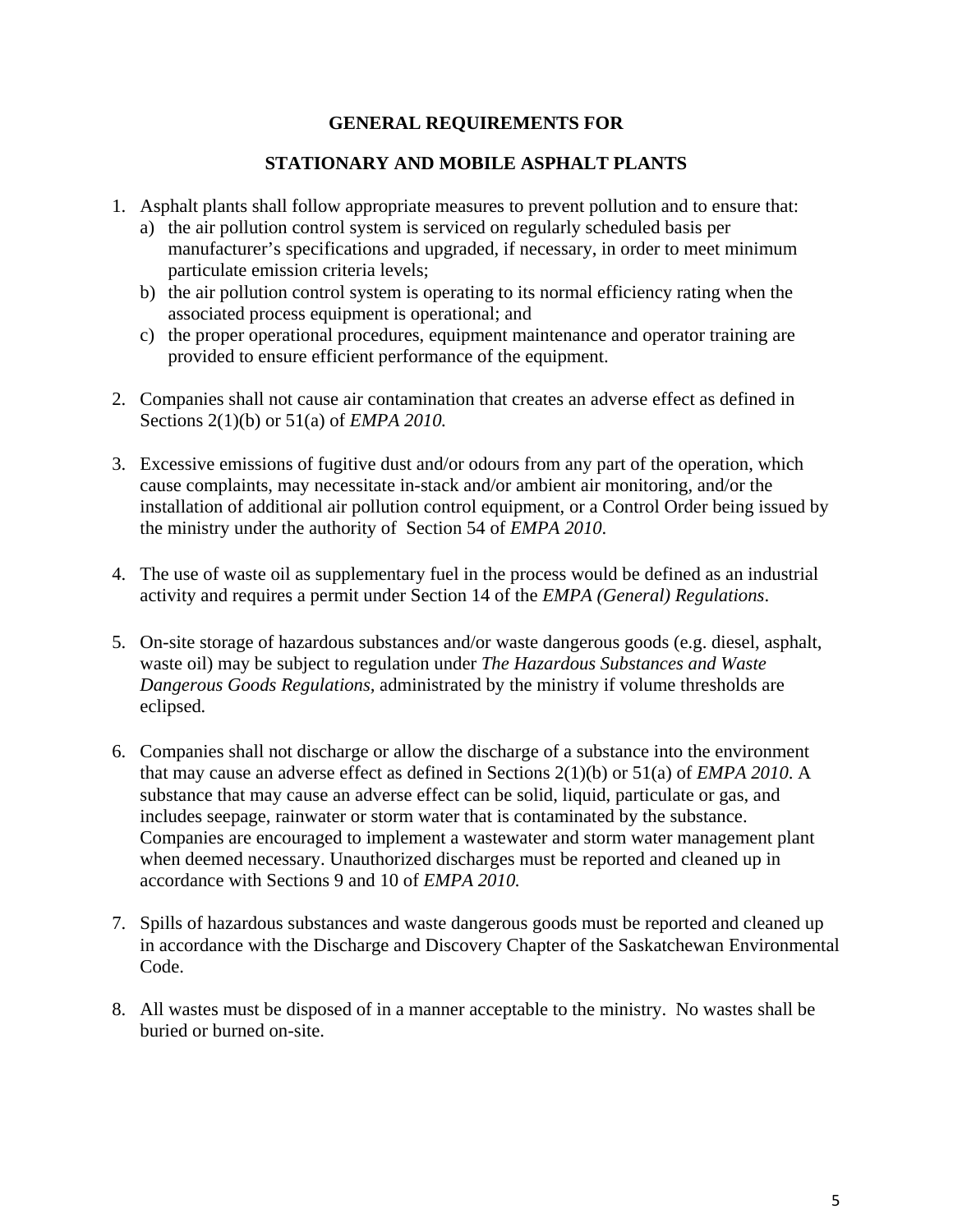- 9. Companies are obliged to ensure all practical measures are taken to clean and/or remediate all equipment and property that may have been impacted by the plant's operation.
- 10. Ministry staff may visit the plant site at any reasonable time to inspect and assess the facility's operation.
- 11. Nuisance complaints may result in an investigation of the facility's operation, at the discretion of the ministry. If corrective actions taken by the owner or operator of the facility to remedy a concern are not to the satisfaction of the ministry, a Control Order may be issued by the ministry under the authority of Section 54 of *EMPA 2010*.
- 12. The owner or operator of the facility must ensure compliance with *EMPA 2010,* or any other applicable legislation such as the Saskatchewan Ministry of Labour Relations and Workplace Safety's *Occupational Health and Safety Act/Regulations*.
- 13. All applicable federal, provincial and local permits and approvals should be obtained and adhered to. It is incumbent upon the plant operator to ensure that all necessary written documentation is obtained from local jurisdictions (Cities, Towns and Villages and Rural Municipalities) prior to set up and commencement of operations.
- 14. Asphalt plant operators are encouraged to maintain operational logs, which may include:
	- a) Hours of plant operation
	- b) Air pollution control system operation and maintenance
	- c) Plant and process upsets, including upset duration, time of upset, wind direction, etc.
	- d) Amount and type of fuel(s) burned
	- e) Stormwater and wastewater management
	- f) Spill reporting and clean-up activities
	- g) Hazardous substances and waste storage
	- h) Mobile plant location and local authorization
	- i) Log of nuisance complaints and complaint follow-up
	- j) Control of on-site fugitive emissions
	- k) Decommissioning and reclamation activities
	- l) Stack testing results, if applicable
	- m) Air dispersion modeling results, if applicable
	- n) Membership in an air zone, if applicable
	- o) Other applicable operating details
- 15. All recorded information regarding the above requirements shall be kept by the owner or operator of the facility for at least 3 years and made readily available for the use of ministry staff during compliance investigations or nuisance complaints.
- 16. Reclamation shall be carried out in a manner acceptable to the ministry when stationary and mobile asphalt plants are decommissioned or re-located. Failure to do so may result in the ministry issuing a Control Order under the authority of Section 54 of *EMPA 2010* to the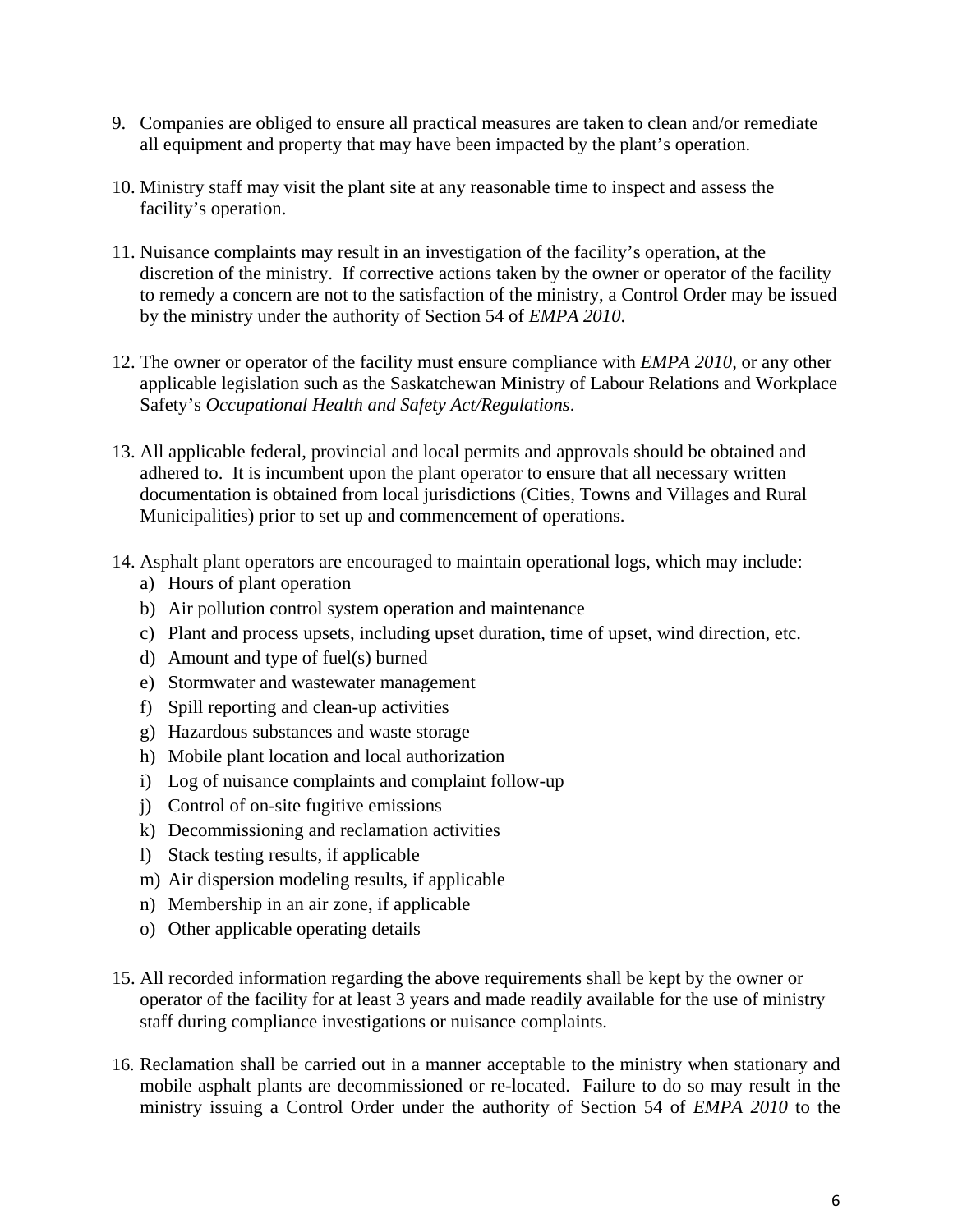owner or operator. Please refer to the ministry's Risk-Based Corrective Actions for Petroleum Hydrocarbon Impacted Sites (EPB 344).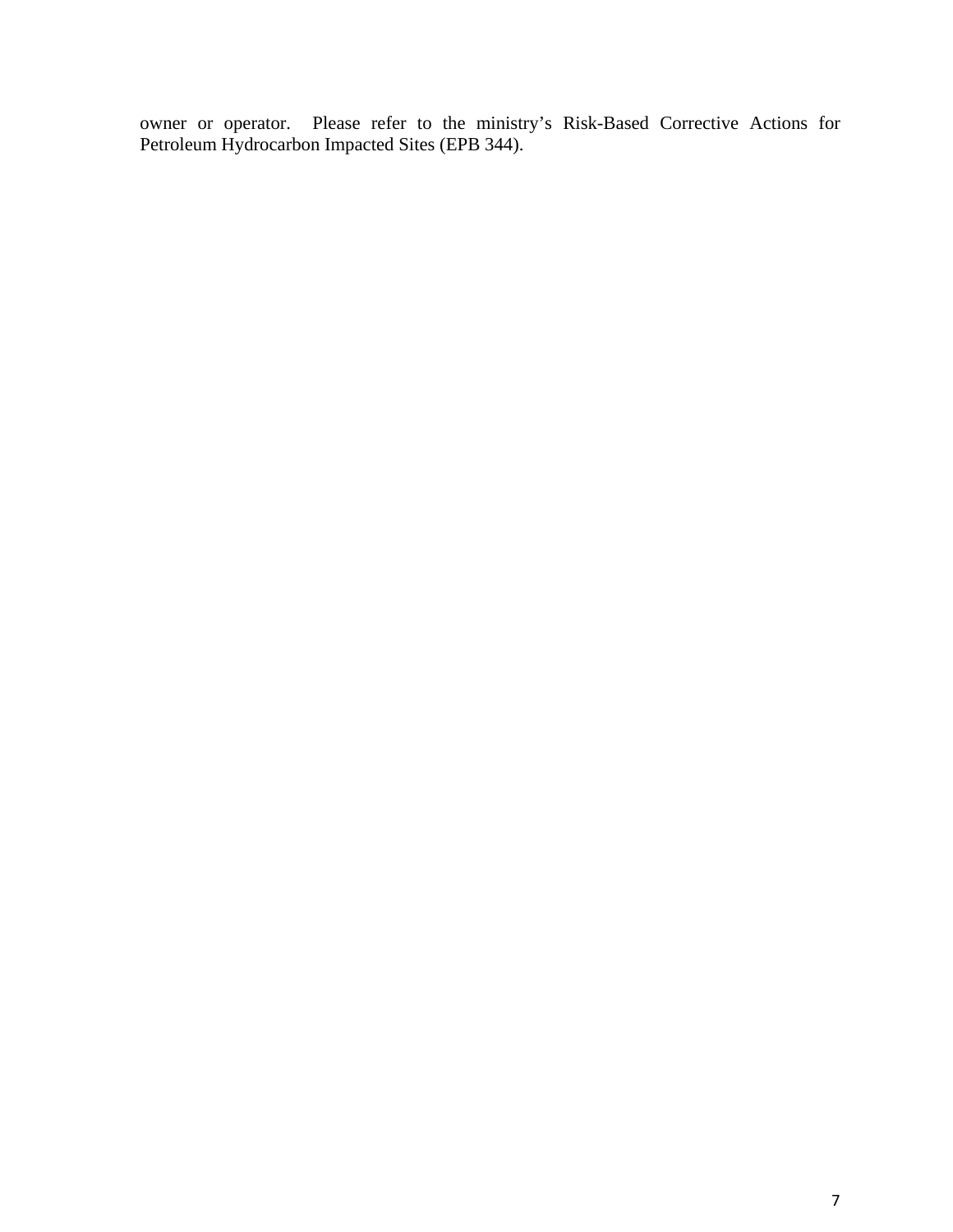## **MOBILE ASPHALT PLANTS**

- 1. Mobile plant operators are required to choose remote locations from Villages, Towns and Cities. Isolation distance requirements for mobile plants are:
	- a) 4.8 kilometres or more from the boundary of any City;
	- b) 3 kilometres or more from the developed area of any recreational park;
	- c) 1.5 kilometres or more from the boundary of any Town, Village, or Hamlet;
	- d) 1 kilometre or more from any residence or business; and
	- e) 100 metres from any water course, unless otherwise approved.
- 2. Prior ministry approval of a mobile plant's location isn't required, notwithstanding the environmental assessment screening process and determination of a development as described in the Overview section.
- 3. Operating approvals for mobile plants aren't required to be obtained from the ministry.
- 4. At a minimum, mobile asphalt plants shall be equipped with cyclones to capture particulate emissions.